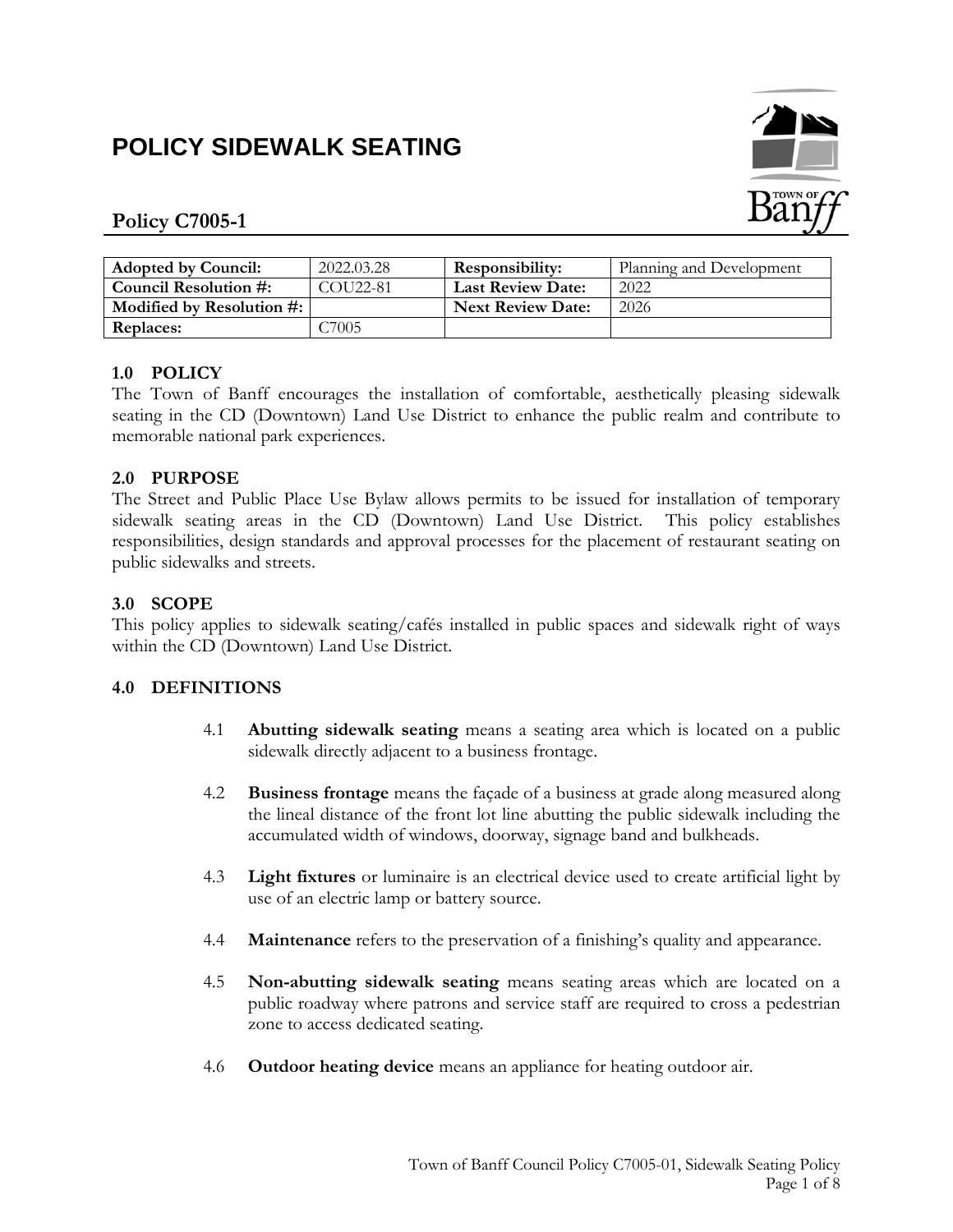- 4.7 **Pedestrian zone** is the area dedicated exclusively to the movement of pedestrians on a public sidewalk. **Perimeter structure** means a partial wall, screen or other landscape barrier installed along the front, side and/or rear of a licenced sidewalk seating area. This perimeter structure shall be durable, may incorporate seating elements, and must meet the rustic design requirement of the policy.
- 4.8 **Permit holder** means the holder of a valid street and public place use permit for the installation of sidewalk seating/café issued pursuant to the provisions of the Street and Public Place Use Bylaw.
- 4.9 **Rustic design** means high quality furniture which adheres to Banff's design tradition, the direction in the Banff Design Guidelines and the setting of the townsite within a National Park. In order to conform to the rustic design requirement, natural finishes must be incorporated (i.e. wood or metal furniture, a natural perimeter structure, natural landscaping), be durable (fabricated to a commercial or hospitality standard), be weather resistant, be neutral in colour, and be constructed of non-reflective materials.
- 4.10 **Sidewalk furnishings** means all furniture to be located within the sidewalk seating area. This includes tables, perimeter structures, posts, benches, umbrellas, floor coverings, landscaping planters, blankets, pillows and art.
- 4.11 **Sidewalk seating area** means a patio seating dedicated for the use of an eating and drinking establishment or grocery store containing tables, umbrellas, posts, benches, floor coverings, art or landscape planters for the use of the establishment's patrons. A sidewalk seating area will be considered one of the following three sidewalk seating area types:
	- **"Counter Service"** means a seating area where patrons must access an interior counter to obtain food and/or beverages.
	- **"Table Service"** means a sidewalk seating area where patrons are served food and non-alcoholic beverages at a table by staff. Table service seating areas are not licenced by the Alberta Gaming, Liquor and Cannabis (AGLC) for the consumption of alcohol.
	- **"Full Service"** means a sidewalk seating area where patrons are served food, beverages, and alcoholic beverages at a table by staff. Full service seating areas are licenced by the Alberta Gaming, Liquor and Cannabis (AGLC) for the consumption of alcohol.
- 4.12 **Sidewalk solicitation** means the act of asking, selling, giving or trying to obtain something from someone on the public sidewalk. This includes podiums with restaurant menus, stands or lecterns attended by restaurant staff and the distribution of samples or beverages by restaurant or general grocery staff.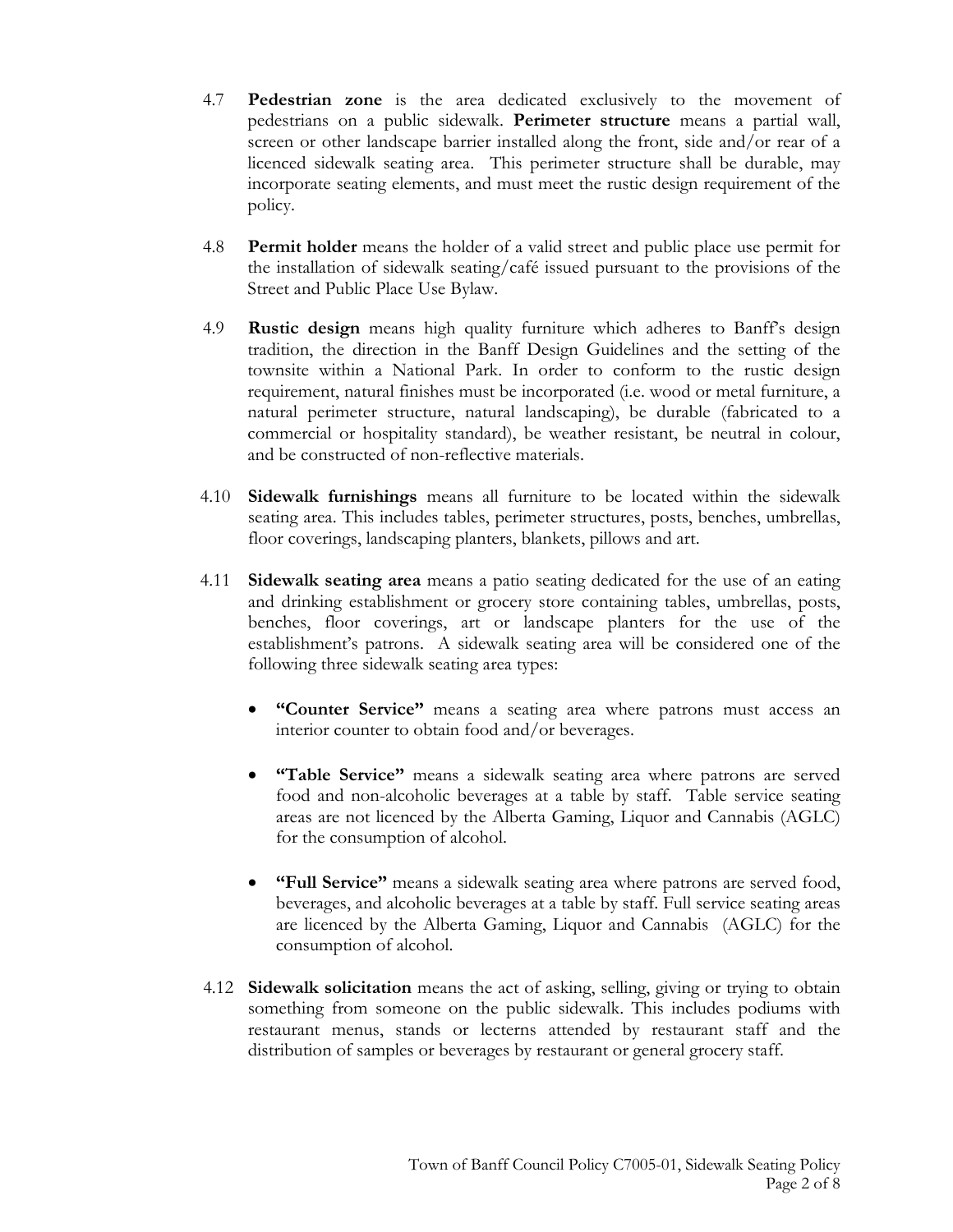- 4.13 **Signage** means any structure, fixture, logo, symbol, pictorial representation, emblem, mural, or banner which is visible from any street or lane which directs attention to a product, service, place, activity, person, institution or business.
- 4.14 **Woonerff** is a living street in which pedestrians and cyclists have priority over motorists. Techniques include shared space, traffic calming and lower speed limits.

## **5.0 RESPONSIBILITIES**

- 5.1 Council is responsible for approving this policy and any amendments thereto.
- 5.2 The Director, Planning and Development or designate is responsible and may delegate authority to:
	- a) Ensure proposed sidewalk seating is in compliance with the provisions of this policy, conditions of approval and any applicable Town of Banff bylaws, standards and guidelines,
	- b) Approve or refuse sidewalk seating applications,
	- c) Inspect sidewalk seating areas for conformance with approved plans,
	- d) Carry out enforcement procedures as provided in this policy,
	- e) Proceed with enforcement action in accordance with procedures outlined for sidewalk seating in the Streets and Public Places Bylaw; and,
	- f) Implement this policy and recommend any amendments.
- 5.3 The Municipal Enforcement Manager or designate is responsible and may delegate authority to issue a Notice of Offence and proceed with enforcement action in accordance with procedures outlined within the Streets and Public Place Use Bylaw.
- 5.4 The permit holder is responsible for ensuring:
	- a) all the information in the application is accurate and that the sidewalk seating area is installed according to approved plans,
	- b) that necessary licenses from the Alberta Gaming, Liquor and Cannabis are in place to serve alcohol,
	- c) furnishings are stored indoors when the sidewalk seating area is not in operation,
	- d) all improvements necessary to the public space, both within and surrounding the sidewalk seating area are implemented;
	- e) that the sidewalk seating area is clean, swept and well maintained; and,
	- f) the conditions of approval of the Street and Public Place Use Permit including the provisions of the The Tobacco Reduction Act, 2008 are adhered to.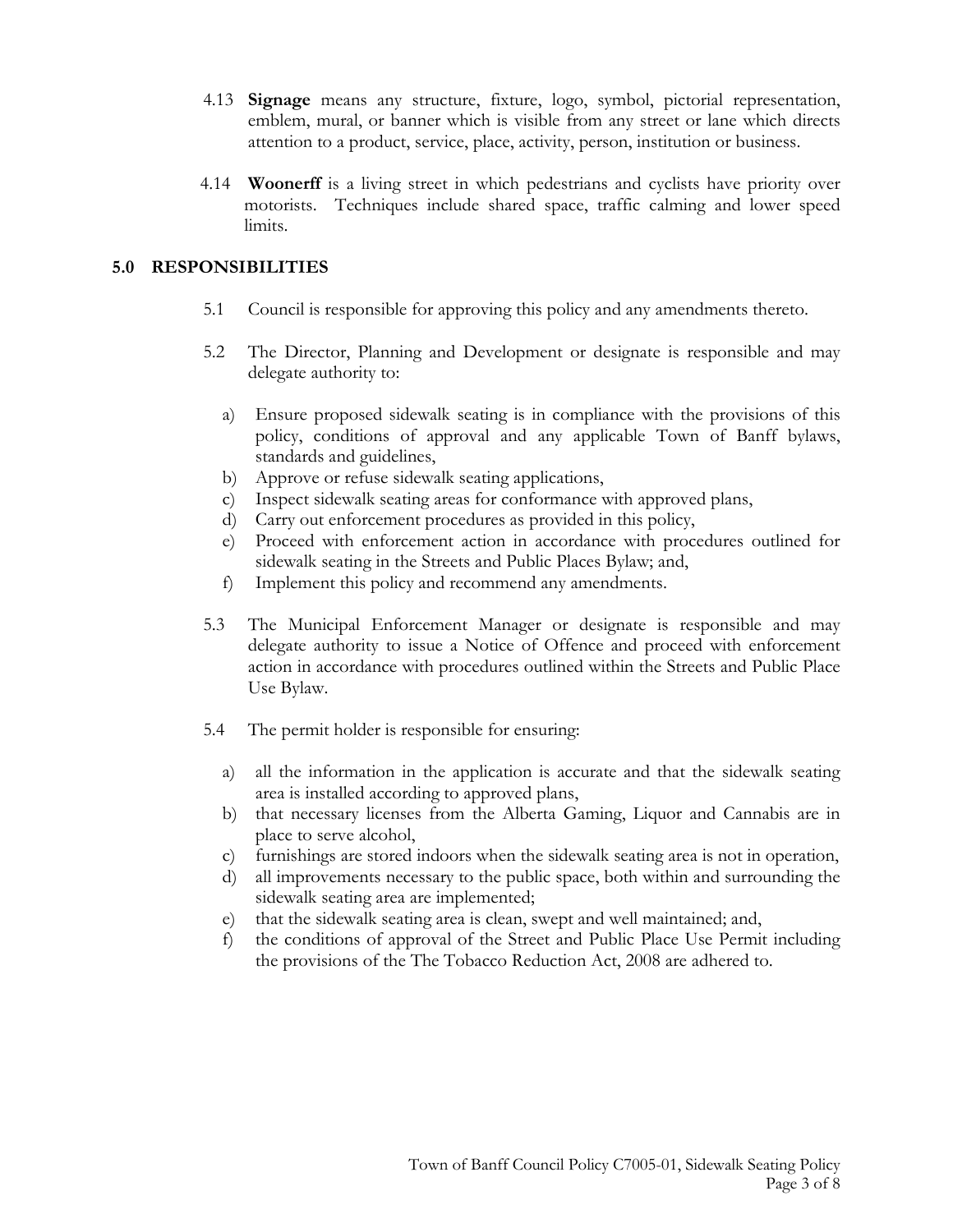## **6.0 SEATING AREA STANDARDS**

- 6.1 A sidewalk seating area shall be:
	- a) authorized by a Street and Public Place Use Permit,
	- b) permitted exclusively for eating and drinking establishments or grocery stores,
	- c) installed in such a manner that the entire structure and its appurtenances can be removed,

d) located on the public road or sidewalk along the business frontage. The following priorities will be considered by the Director of Planning and Development or designate when considering non-abutting sidewalk seating areas, and/or sidewalk seating areas outside of a business frontage:

- i) Needs of the public realm;
- ii) If a sidewalk seating area needs to be moved off frontage to accommodate a need of the public realm, the business frontage acts as a reference point for establishing the area of the sidewalk seating allocation;
- iii) A sidewalk seating allocation may be up to 25% larger with the permission of the adjacent property owner whose frontage is proposed for use, and at the discretion of the Director of Planning and Development or designate. Where there is conflict between two establishments when requesting an additional 25% area, the smaller of the two establishments (as determined by internal gross floor area) shall be prioritized.
- e) Space will be allocated by the Director of Planning and Development or designate. Where the opportunity exists for multiple businesses within the same building to occupy the allocated space, we encourage those businesses, in conjunction with the property owner, to determine which business will occupy which space. provided in a manner that access to Fire Department connections, public utilities, and exits from adjacent buildings are respected,
- f) provided without signage, with the exception of menu boxes provided by the Town,
- g) cleaned and swept daily; and,
- h) installed without damage to public roads or sidewalks.
- 6.2 Non-abutting sidewalk seating areas may be considered using the following priority system:
	- i) Priority 1 at grade eating and drinking establishments
	- ii) Priority 2 second storey and basement eating and drinking establishments
- 6.3 Full service sidewalk seating areas that are non-abutting a business frontage shall include a perimeter structure between the sidewalk seating areas, adjacent pedestrian zones, sidewalk areas and/or adjacent vehicle travel lanes.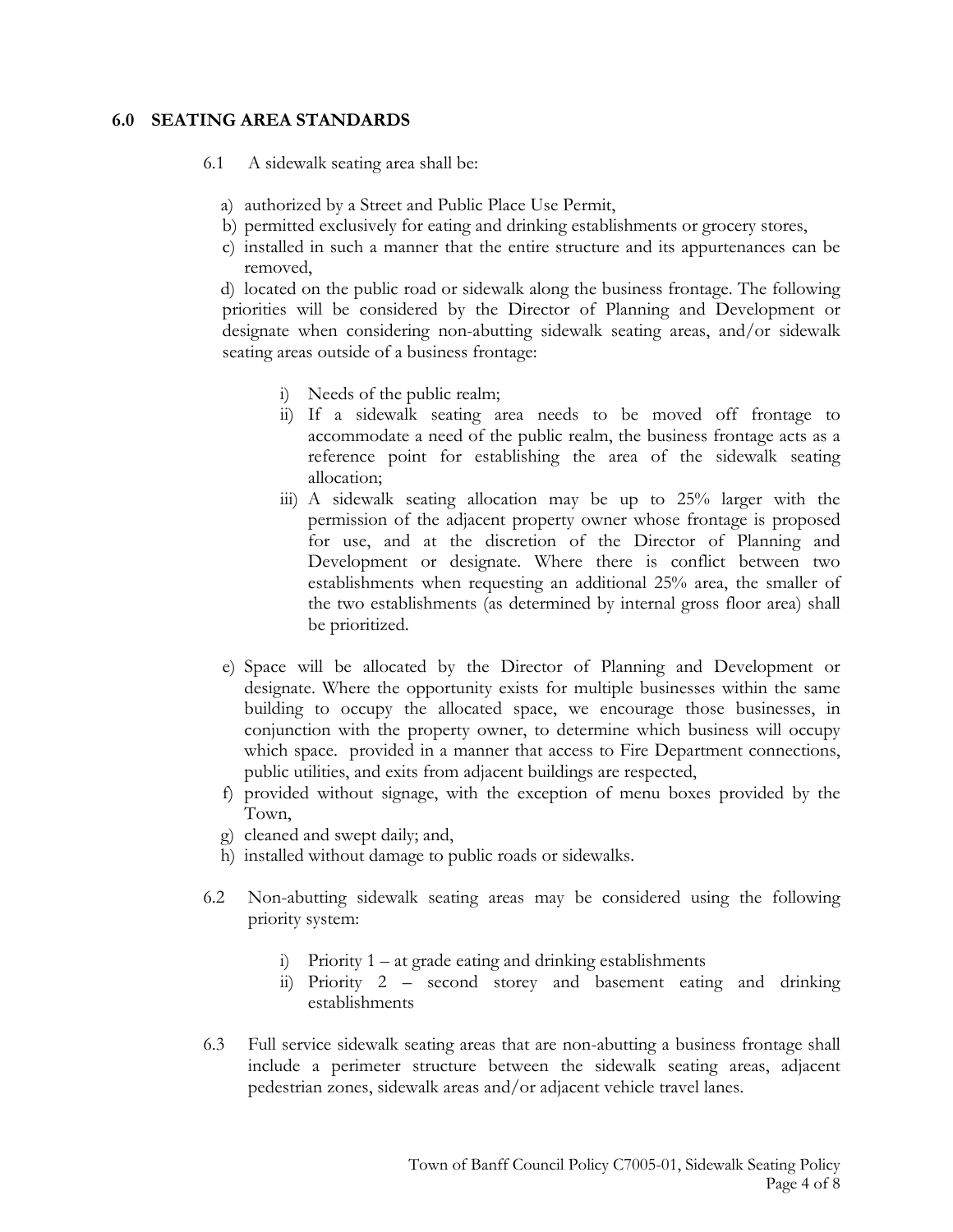- 6.4 A perimeter structure and sidewalk seating furnishings may be stored on the public road during summer months at the discretion of the Director of Planning and Development, or designate with consideration for pedestrian movement, vandalism, and/or visual clutter.
- 6.5 Umbrellas must be a maximum of 2.5m in peak height and utilize a single support per umbrella.

## **7.0 PEDESTRIAN AREA STANDARDS**

- 7.1 Approved sidewalk seating/café areas shall leave the following unobstructed sidewalk width to accommodate pedestrian traffic:
	- a) a 2.0m pedestrian zone on Caribou Street and Wolf Street,
	- b) a 2.5m pedestrian zone on Bear Street, Lynx Street and Buffalo Street; and,
	- c) a 3.0m pedestrian zone on Banff Avenue, Marten Street and Elk Street.
- 7.2 Full service seating areas require a minimum 0.5m internal patron circulation around tables and chairs which is separate from pedestrian travel zone.

## **8.0 FURNISHING STANDARDS**

- 8.1 Furnishings for sidewalk seating areas shall:
	- a) adhere to the rustic design standard as defined,
	- b) allow for comfortable internal patron circulation,
	- c) be stored indoors when the sidewalk seating is not in operation, unless permitted by the development officer,
	- d) not obscure pedestrian or patron circulation,
	- e) be presentable and well-maintained,
	- f) be manufactured from fire retardant material,
	- g) be secured to ensure that they can withstand the effects of wind; and,
- h) be uniform in style and design.

## **9.0 HOURS OF OPERATION**

- 9.1 Sidewalk seating may:
	- a) operate year round, weather permitting,
	- b) be open between the hours of 7am to 10pm; and,
	- c) project noise within the parameters established by the Community Standards Bylaw.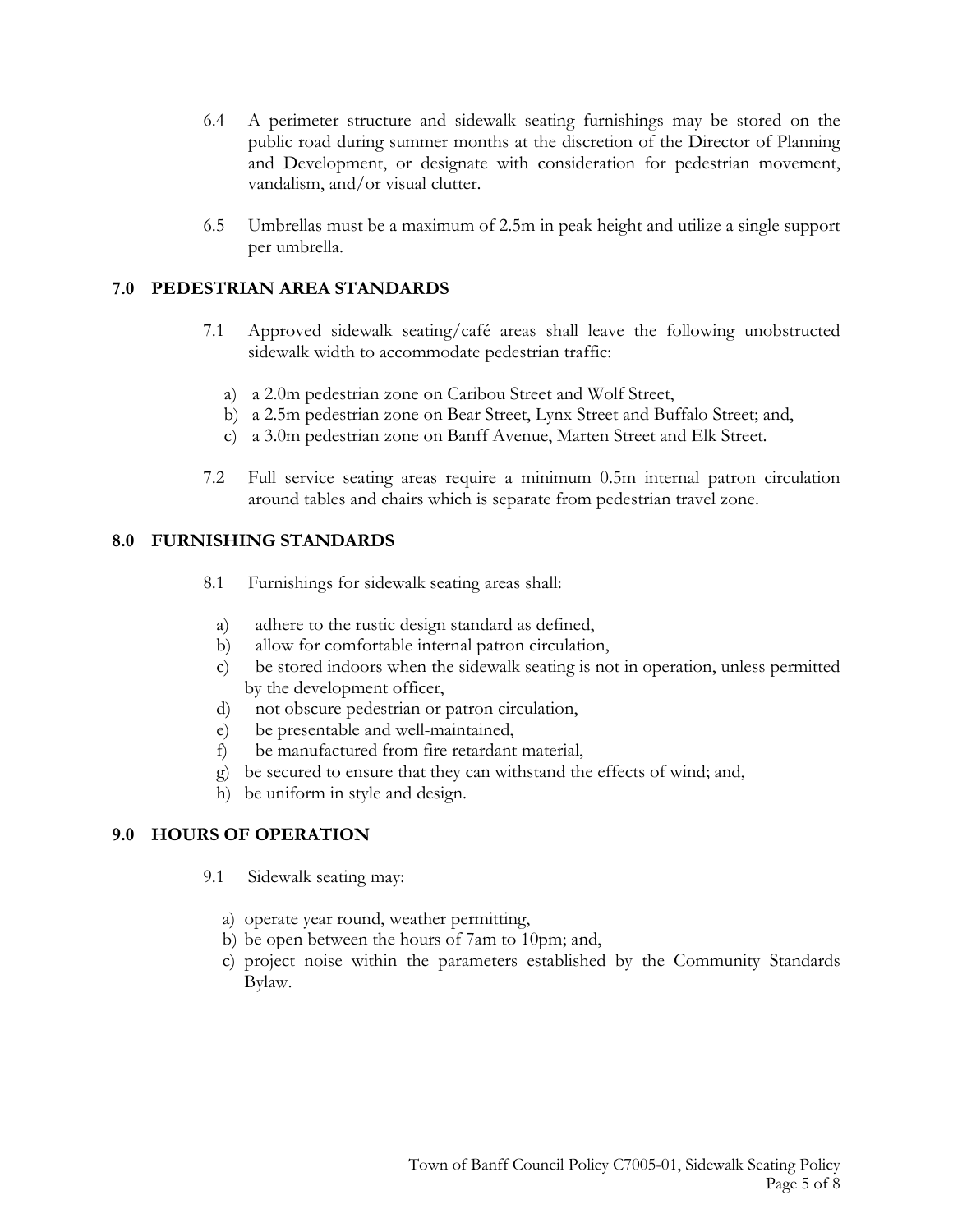#### **10.0 INSURANCE**

- 10.1 The permit holder is required to obtain and carry valid comprehensive general liability insurance which includes the following:
	- a) Provide a loss payable clause in the interest of the Town of Banff & Her Majesty the Queen in Right of Canada as represented by Parks Canada on the policy,
	- b) State the period covered by the insurance policy i.e. commencement date and expiration date of policy,
	- c) Be for a minimum amount of \$5,000,000 in respect of any single occurrence,
	- d) Indemnify the Town of Banff against all claims of any kind arising from any negligent act either by the permit holder or the permit holder's agents; and,
	- e) Be in a form and with an insurer to the satisfaction of the Town of Banff.
- 10.2 The permit holder is required to notify the Town of Banff of any material change or cancellation of their general liability insurance within 15 days of this change.

#### **11.0 ENFORCEMENT**

- 11.1 The Director, Planning and Development or designate will conduct pro-active enforcement in the following manner:
	- a) Document instances of non-compliance and require corrective action by the permit holder,
	- b) Issue one (1) written warning to the permit holder; and,
	- c) In the event of continued non-compliance proceed to revoke the Sidewalk Seating Permit for the remainder of the year without refund.

#### **12.0 APPLICATION**

- 12.1 The following are required in conjunction with an application for sidewalk seating:
	- a) a completed application form with authorization from the property owner,
	- b) a sidewalk seating plan with a minimum scale of 1:100 metric including public fixtures surrounding the seating area,
	- c) an insurance receipt demonstrating general liability coverage in accordance with the requirements of this policy,
	- d) photographs and/or product specifications for all furniture to be located on the public street,
	- e) the number of tables, chairs to form part of the sidewalk seating area,
	- f) the level of service provided in sidewalk seating area; and,
	- g) payment for sidewalk seating in accordance with the Town of Banff Fees and Charges Bylaw.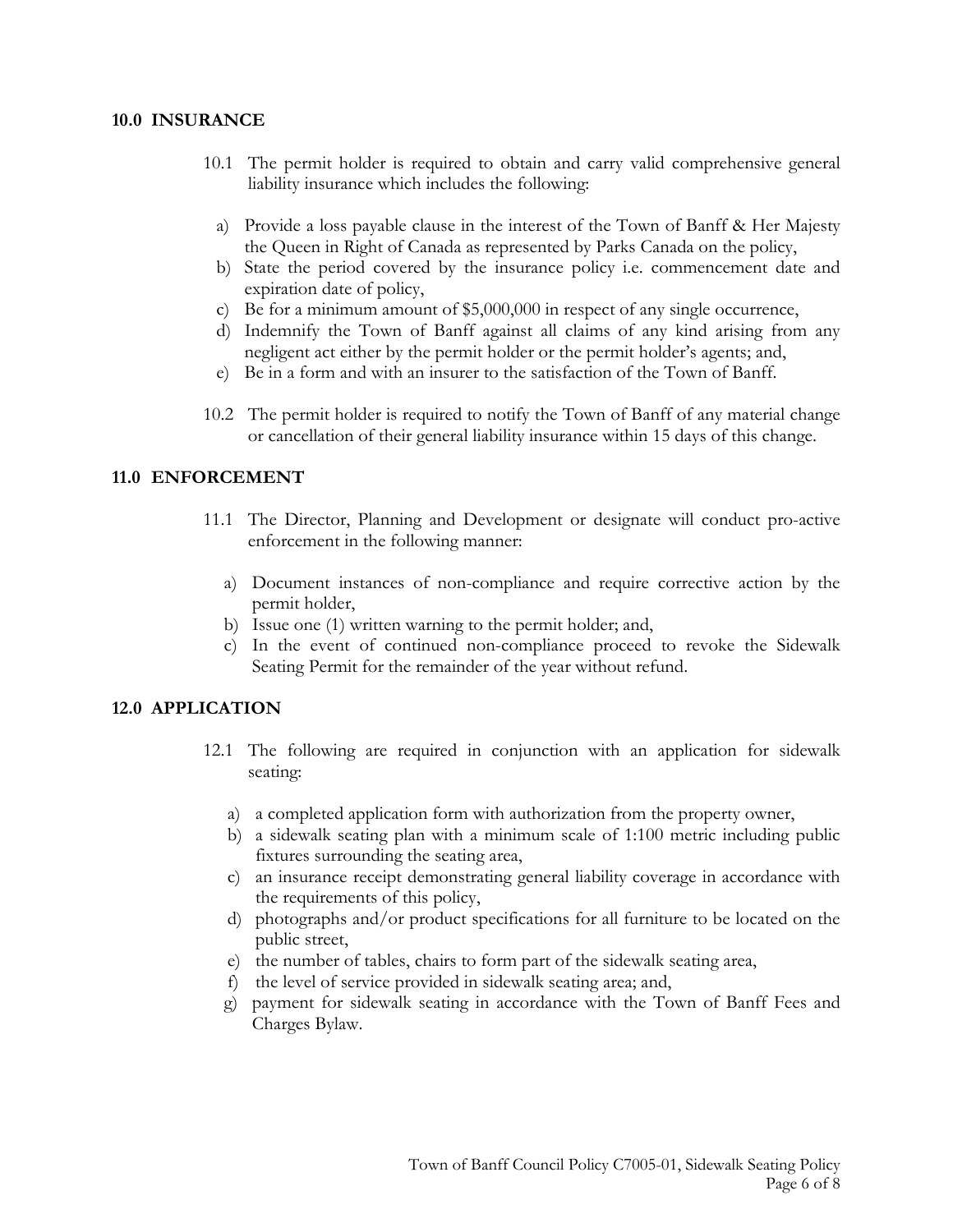#### **13.0 REVIEW AND APPROVAL**

- 13.1 The Director of Planning and Development or designate will issue a Street and Public Place Use Permit for temporary seating. A development officer will authorize the installation of sidewalk seating within designated area.
- 13.2 An application for sidewalk seating area will not be processed until all the required application documents are received.
- 13.3 The Director of Planning and Development or designate may refer the application to any other department, agency or official whose consideration the manager deems essential to a full and complete an assessment.
- 13.4 A Streets and Public Space Permit must be approved by the Planning and Development Department before sidewalk seating is installed.
- 13.5 A sidewalk seating area will be refused if:
	- a) the application is deemed incomplete,
	- b) the sidewalk seating area extends into the required pedestrian zones,
	- c) the sidewalk seating does not accommodate adequate internal circulation spaces,
	- d) the corresponding business does not have a commercial at grade frontage,
	- e) the sidewalk seating area contains outdoor heating devices,
	- f) the furniture provided is in poor condition; and,
	- g) the proposed furniture is for residential use.
- 13.6 In the event that a sidewalk seating application is refused, the Director, Planning and Development of designate, will provide a written response explaining the shortcomings of the application.
- 13.7 The principal establishment for each approved sidewalk seating area shall have a valid Town of Banff Resident Business License.
- 13.8 Any changes to approved sidewalk seating areas including: changes to furniture, addition of umbrellas, addition or changes to the perimeter structures, addition of graphics will require a new application.
- 13.9 The Town of Banff and public utility agencies retain the right of entry to the approved sidewalk seating area.
- 13.10 Permits are valid for a period of one year, at the end of which time permit holders may re-apply for their temporary sidewalk seating. When considering any reapplication for a permit, the Director of Planning and Development or designate will use the same process and consider the same criteria as that used in an application for a new permit.